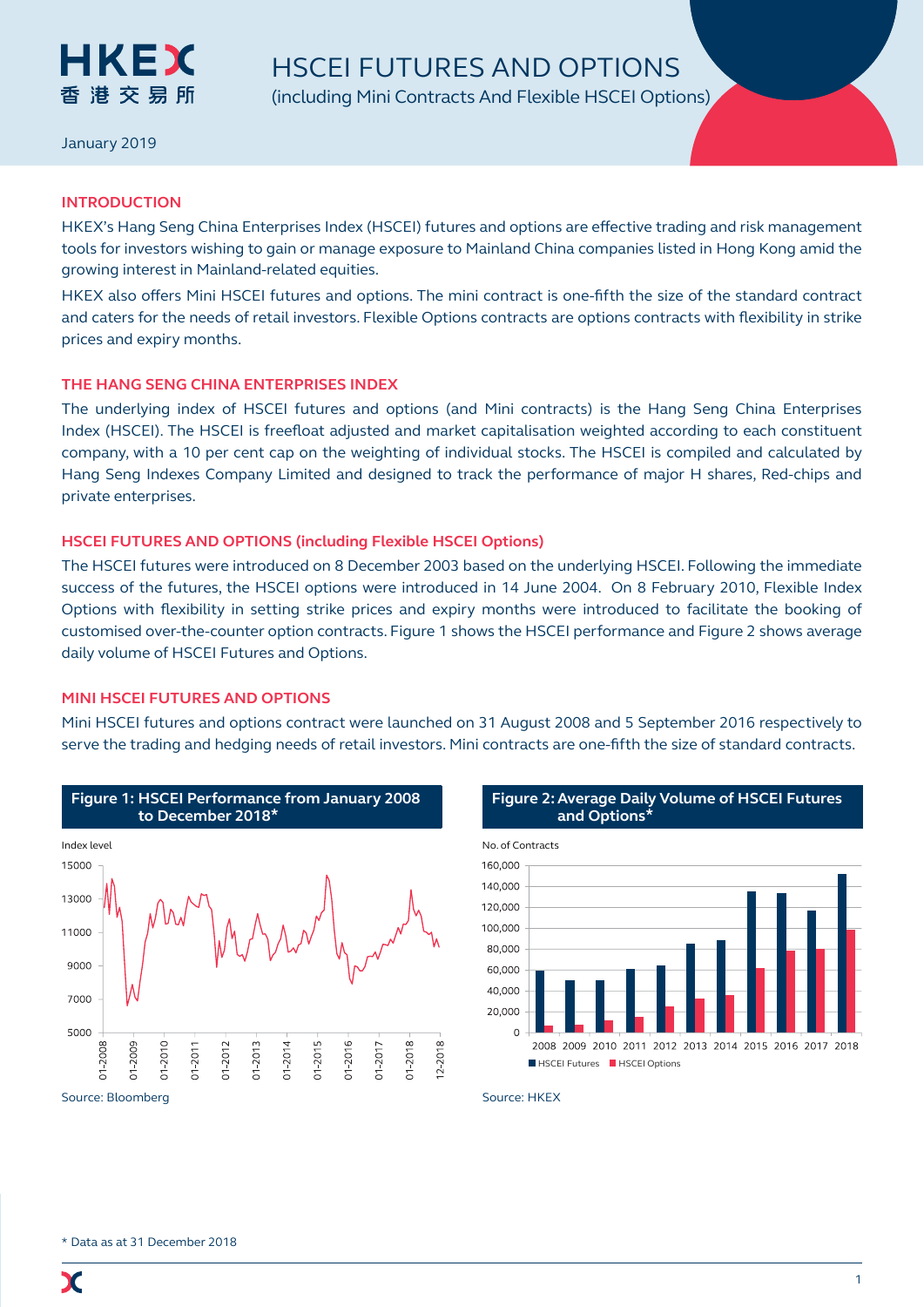# **HSCEI FUTURES CONTRACT (Standard and Mini) SUMMARY\*:**

| <b>HSCEI Futures</b>          | <b>Standard Contracts</b>                                                                                                                                     | <b>Mini Contracts</b>                                                                            |  |
|-------------------------------|---------------------------------------------------------------------------------------------------------------------------------------------------------------|--------------------------------------------------------------------------------------------------|--|
| Underlying Index              | Hang Seng China Enterprises Index                                                                                                                             |                                                                                                  |  |
| <b>Contract Multiplier</b>    | \$50 per index point                                                                                                                                          | \$10 per index point                                                                             |  |
| Minimum Fluctuation           | One index point                                                                                                                                               |                                                                                                  |  |
| <b>Contract Months</b>        | <b>Short-dated Futures:</b><br>Spot, next calendar month and next two<br>calendar quarter months<br>Long-dated Futures:<br>the following five December months | <b>Short-dated Futures:</b><br>Spot, next calendar month and next two<br>calendar quarter months |  |
| Pre-Market Opening Period     | 8:45 am $-9:15$ am & 12:30 pm $-1:00$ pm                                                                                                                      |                                                                                                  |  |
| <b>Trading Hours</b>          | 9:15 am $-$ 12:00 noon, 1:00 pm $-$ 4:30 pm & 5:15 pm $-$ 1:00 am<br>(Closed at 4:00 pm on the Last Trading Day)                                              |                                                                                                  |  |
| <b>Last Trading Day</b>       | The business day immediately preceding the last business day of the contract month                                                                            |                                                                                                  |  |
| <b>Final Settlement Price</b> | Average of quotations of the HSCEI taken at five minute intervals during the Last Trading Day                                                                 |                                                                                                  |  |
| Exchange Fee                  | \$3.50                                                                                                                                                        | \$2.00                                                                                           |  |

# **HSCEI OPTIONS CONTRACT (Standard, Mini, and Flexible) SUMMARY\*:**

| <b>HSCEI Options</b>                | <b>Standard Contracts</b>                                                                                                                                                                                                                                                                                                                                                |                                                                                 | <b>Mini Contracts</b>                                                                                                   |                               | <b>Flexible Contracts</b>                                                                                                                                                                                                                                                                                                                                                                                            |  |
|-------------------------------------|--------------------------------------------------------------------------------------------------------------------------------------------------------------------------------------------------------------------------------------------------------------------------------------------------------------------------------------------------------------------------|---------------------------------------------------------------------------------|-------------------------------------------------------------------------------------------------------------------------|-------------------------------|----------------------------------------------------------------------------------------------------------------------------------------------------------------------------------------------------------------------------------------------------------------------------------------------------------------------------------------------------------------------------------------------------------------------|--|
| Underlying Index                    | Hang Seng China Enterprises Index                                                                                                                                                                                                                                                                                                                                        |                                                                                 |                                                                                                                         |                               |                                                                                                                                                                                                                                                                                                                                                                                                                      |  |
| <b>Product Code</b>                 | <b>HHI</b>                                                                                                                                                                                                                                                                                                                                                               |                                                                                 | <b>MCH</b>                                                                                                              |                               | <b>XHH</b>                                                                                                                                                                                                                                                                                                                                                                                                           |  |
| <b>Contract Multiplier</b>          | \$50 per index point                                                                                                                                                                                                                                                                                                                                                     |                                                                                 | \$10 per index point                                                                                                    |                               | \$50 per index point                                                                                                                                                                                                                                                                                                                                                                                                 |  |
| Minimum<br>Fluctuation              | One index point                                                                                                                                                                                                                                                                                                                                                          |                                                                                 |                                                                                                                         |                               |                                                                                                                                                                                                                                                                                                                                                                                                                      |  |
| <b>Contract Months</b>              | <b>Short-dated Options:</b><br>Spot, next three calendar months,<br>next three calendar quarter<br>months<br>Long-dated Options:<br>the next three months of June &<br>December and the following three<br>December months                                                                                                                                               |                                                                                 | <b>Short-dated Options:</b><br>Spot, next calendar, and next two<br>calendar quarter months                             |                               | Any calendar month not further<br>out than the longest term of expiry<br>months that are available for trading                                                                                                                                                                                                                                                                                                       |  |
| <b>Exercise Style</b>               | European Style                                                                                                                                                                                                                                                                                                                                                           |                                                                                 |                                                                                                                         |                               |                                                                                                                                                                                                                                                                                                                                                                                                                      |  |
| <b>Option Premium</b>               | Quoted in whole index points                                                                                                                                                                                                                                                                                                                                             |                                                                                 |                                                                                                                         |                               |                                                                                                                                                                                                                                                                                                                                                                                                                      |  |
| <b>Strike Prices</b>                | Short-dated options<br>Index points:<br><b>Below 2,000</b><br>At or above 2,000 but<br>below 8,000<br>At or above 8,000<br>Long-dated options<br>Index points:<br>below 4,000<br>At or above 4,000 but<br>below 8,000<br>At or above 8,000 but<br>below 12,000<br>At or above 12,000 but<br>below 15,000<br>At or above 15,000 but<br>below 19,000<br>At or above 19,000 | <b>Intervals</b><br>50<br>100<br>200<br>100<br>200<br>400<br>600<br>800<br>1000 | Short-dated options<br>Index points:<br><b>Below 2,000</b><br>At or above 2,000 but<br>below 8,000<br>At or above 8,000 | Intervals<br>50<br>100<br>200 | In whole index points which are<br>within +/-30% from the opening<br>price of the spot month futures<br>contract on the day of request, or<br>the range of the prevailing highest<br>and lowest strike prices available<br>amongst the contract month<br>requested to be created, and all<br>other existing contract months<br>with longer expiry terms on the day<br>of request (whichever range is the<br>largest) |  |
| <b>Trading Hours</b>                | 9:15 am - 12:00 noon, 1:00 pm - 4:30 pm & 5:15 pm - 1:00 am<br>9:15 am - 12:00 noon & 1:00 pm -<br>(Closed at 4:00 pm on the Last Trading Day)<br>4:30 pm (Closed at 4:00 pm on the<br>Last Trading Day)                                                                                                                                                                 |                                                                                 |                                                                                                                         |                               |                                                                                                                                                                                                                                                                                                                                                                                                                      |  |
| <b>Expiry Day</b>                   | The business day immediately preceding the last business day of the contract month                                                                                                                                                                                                                                                                                       |                                                                                 |                                                                                                                         |                               |                                                                                                                                                                                                                                                                                                                                                                                                                      |  |
| <b>Official Settlement</b><br>Price | Average of quotations of the HSCEI taken at five minute intervals during the Expiry Day                                                                                                                                                                                                                                                                                  |                                                                                 |                                                                                                                         |                               |                                                                                                                                                                                                                                                                                                                                                                                                                      |  |
| Exchange Fee                        | \$3.50                                                                                                                                                                                                                                                                                                                                                                   |                                                                                 | \$1.00                                                                                                                  |                               | \$3.50                                                                                                                                                                                                                                                                                                                                                                                                               |  |

\* Please visit the HKEX website (www.hkex.com.hk) for full contract specifications which may be updated from time to time and for a list of Futures Exchange Participants.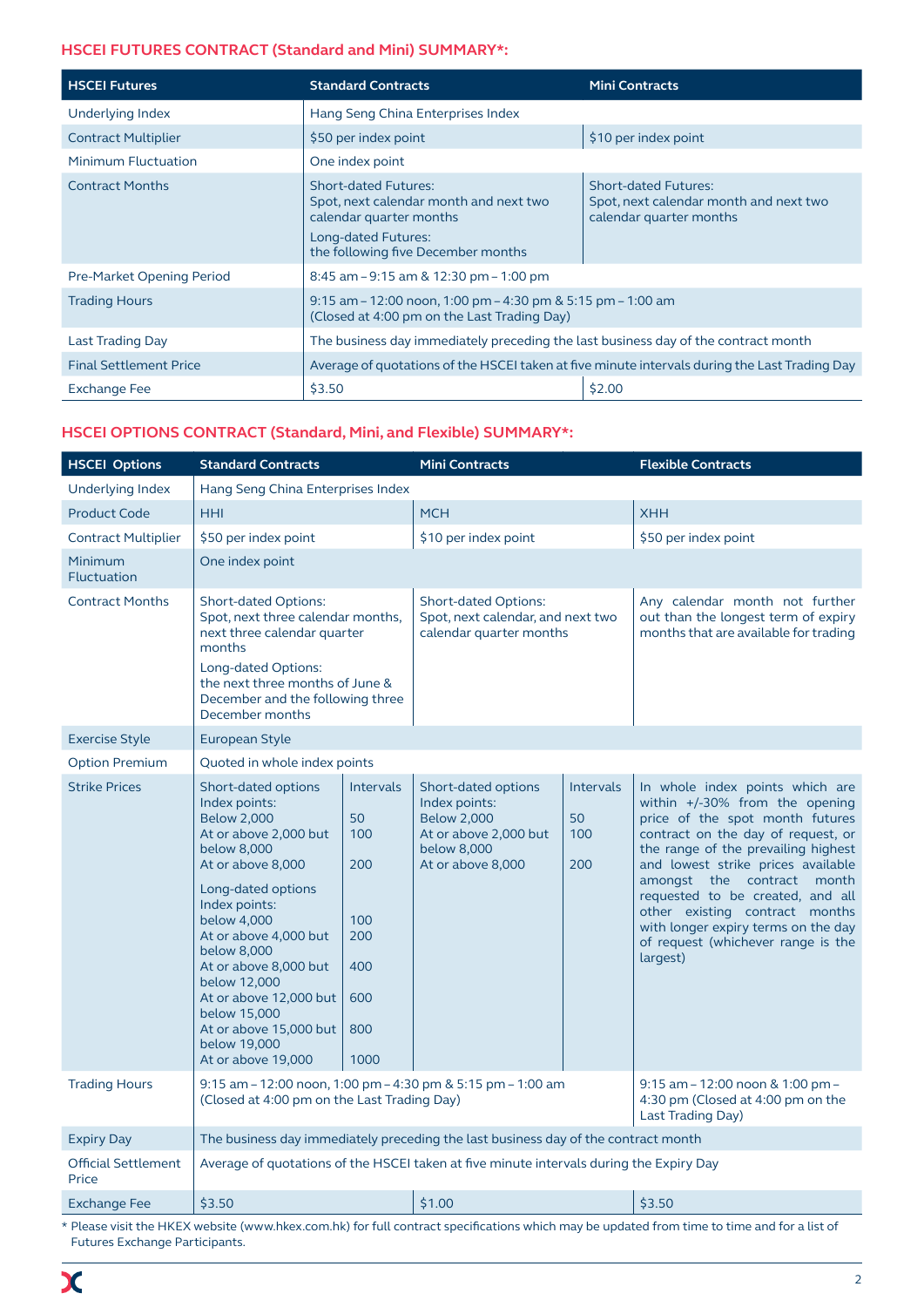| <b>Advantages Of Trading H-Shares Index Futures And Options</b> |                                                                                                                                                        |  |  |  |
|-----------------------------------------------------------------|--------------------------------------------------------------------------------------------------------------------------------------------------------|--|--|--|
| Reliability                                                     | • The HSCEI is a widely accepted benchmark for Mainland China companies<br>listed in Hong Kong and seen as a reliable indicator of market performance. |  |  |  |
| Liquidity                                                       | • There are ready buyers and sellers in the market at all times.                                                                                       |  |  |  |
| <b>Cost Effectiveness</b>                                       | • HSCEI futures and options (standard and mini) are traded on a margin basis,<br>with the margin set at just a fraction of the contract value.         |  |  |  |
| Transparency and Efficiency                                     | • Exchange-traded futures and options markets are orderly, transparent and<br>efficient.                                                               |  |  |  |
| Flexibility                                                     | • Options are extremely versatile investment tools because of their unique risk<br>and reward structure.                                               |  |  |  |

# **FLEXIBLE INDEX OPTIONS - CREATION, EXECUTION, CLEARING AND SETTLEMENT**

# **Creation**

- Exchange Participants may make requests for the creation of Flexible Index Option series with specifications as listed in the contract summary above to HKEX from market open until 30 minutes before the close of trading for index options.
- A series will not be created if there is an existing standard series with the same strike price and expiry.

# **Execution**

- Flexible Index Options must be executed through the Block Trade Facility during trading hours. Market making services are not available for Flexible Index Options.
- Initiating Exchange Participants and any other Exchange Participants can enter new trades to an existing Flexible Index Option series once created.
- Flexible Index Options series may be executed in combination with standard option series and futures contracts, as well as other Flexible Index Options series. However, each Flexible Index Option leg of a combination trade must be of 100 contracts or more.

# **Clearing and Settlement**

• If a standard series has the same strike price and expiration as a Flexible Index Option series, the latter will be suspended from further trading. Positions in the two series will be kept and treated separately. Exchange Participants who hold opposite positions in the two series may request the clearing house to perform an internal position close out according to the clearing house procedures.

# **TAILOR-MADE COMBINATION (TMC)**

TMC is a trading function to execute option strategies. The function covers Futures and Options of Hang Seng Index, Mini-Hang Seng Index, HSCEI as well as Single Stock Options. The advantages of TMC are as below:

| <b>Advantages Of TMC</b>                     |                                                                                                                           |
|----------------------------------------------|---------------------------------------------------------------------------------------------------------------------------|
| One Net Price                                | • Users can create combinations with up to FOUR legs and place orders with<br>one net price.                              |
| Auto-Matching                                | • TMC orders will be ranked and matched by HKATS automatically according<br>to price / time priority.                     |
| <b>Quote Request</b>                         | • Users can send quote requests for a TMC.                                                                                |
| Certainty of Execution                       | • Option strategy order will be executed only if all legs are simultaneously<br>executed with no risk of any failed legs. |
| Versatile Facility for Rollover &<br>Hedging | • Rollover and hedging can be done more easily and efficiently.                                                           |

\* Please visit the HKEX website (www.hkex.com.hk) for details which may be updated from time to time.